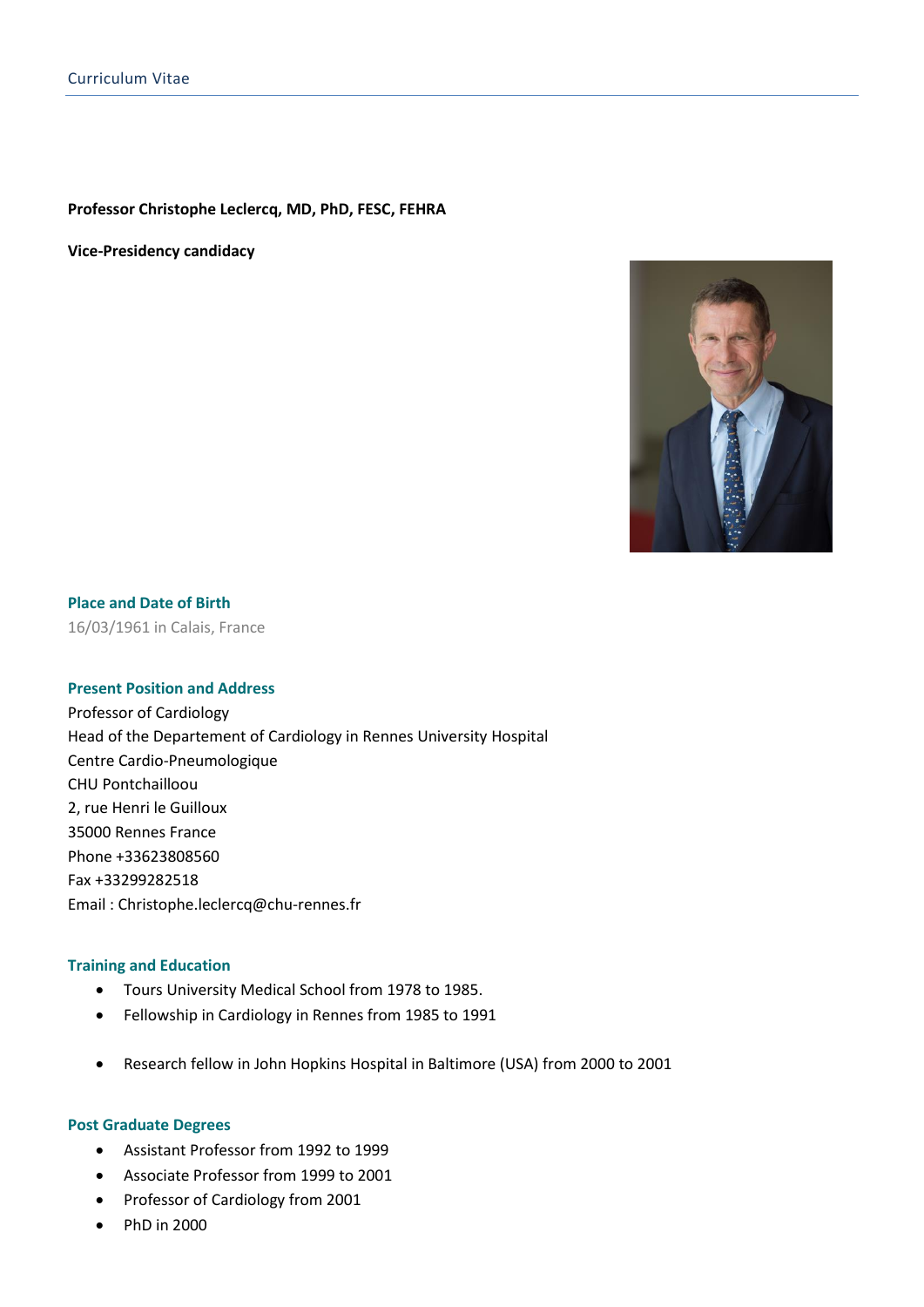## **European Society of Cardiology Activities**

- Member of the Congress program Committee of the annual ESC meeting 2010-2016
- Chair of the Arrhythmias section of the Congress Program Committee of the annual ESC meeting 2012- 2016
- Member of the task force of the 2013 ESC guidelines on cardiac pacing and cardiac resynchronization therapy
- Member of the task force of the 2021 ESC guidelines on cardiac pacing and cardiac resynchronization therapy
- Member of the ESC nominating committee in 2011
- Active speaker for GSA since 2013
- Member of the ESC guidelines committee 2016-2020
- Member of the CRT Nucleus 2020-2022
- Member of the 2016-2018 ESC Board (councilor)
- Member of the 2020-2022 ESC board (EHRA President)

### EHRA Activities

- Member of the board of the education committee of EHRA from 2009 to 2013
- co-director of the EHRA Cardiac Pacing Course from 2011 to 2013
- Member of the EHRA board from 2013
- Member of the EHRA executive board from 2013
- Secretary on the EHRA Board from 2013 to 2015
- International coordinator and member of the EHRA board 2015-2017
- Program chair of the EHRA 2018 congress
- EHRA President-Elect 2018-2020
- EHRA President 2020-2022

#### **Other International Scientific Committee Participation**

- Member of the board of the French Society of Cardiology since 2009
- President-Elect of the French Society of Cardiology 2020-2022
- Member of the Congress Program Committee of the Heart Rhythm Association 2016-2018

#### **Editorial Boards**

- European Heart Journal
- Journal of the American College of Cardiology
- EP Europace
- Circulation

#### **Fellowships / Honours**

- FESC since 2002
- FEHRA since 2017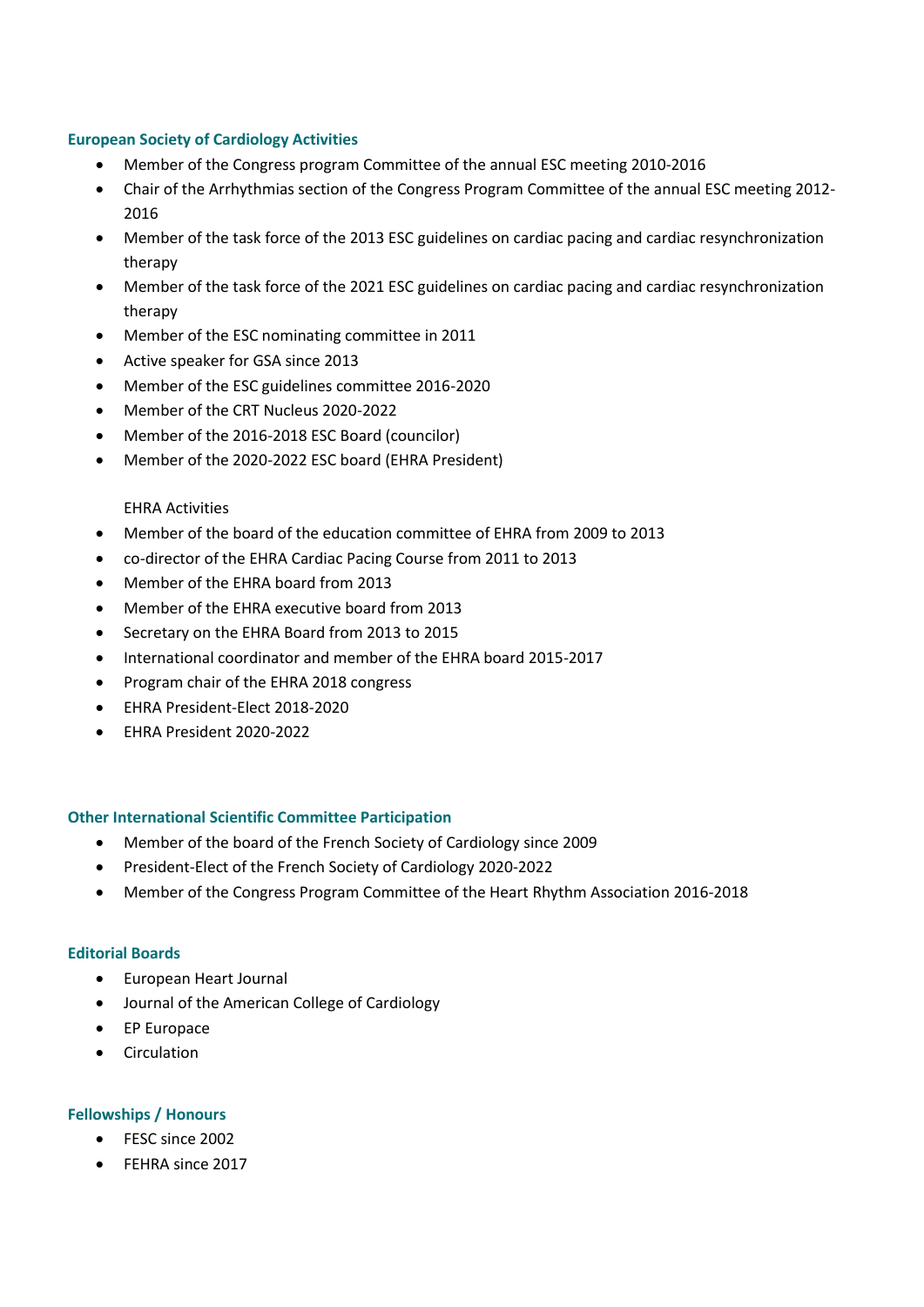## **Major Publications**

- Cazeau S, Leclercq C, Lavergne T, Walker S, Varma C, Linde C, Garrigue S, Kappenberger L, Haywood G, Santini M, Daubert C. Clinical effects of multisite biventricular pacing in heart failure patients without classical pacemaker indications.N Engl J Med 2001; 344: 873- 80.
- Leclercq C, Faris O, Tunin R, Jonhson J, Kato R, Evans F, Spinelli J, Halperin H, Mc Veigh E, Kass D. Systolic improvement and mechanical resynchronization does not require electrical synchrony in the dilated failing heart with left bundle-branch block. Circulation 2002; 106 (14): 1760-3
- Leclercq C, Walker S, Linde C, Clementy,, Marshall A, Ritter P, Djiane P, Mabo P, Levy T, Gadler F, Bailleul C, Daubert C. Comparative effects of permanent biventricular and right-univentricular pacing in heart failure patients with chronic atrial fibrillation. Eur Heart J 2002 ; 23 (22) : 1780-7
- Helm R, Leclercq C, Faris O, Ozturk C, Mc Veight E, Lardo A, Kass DA. Cardiac dyssynchrony analysis using circumferential versus longitudinal strain: implications for assessing cardiac resynchronization. Circulation. 2005 ; 111:2760-7.

Leclercq C, Gadler F, Kranig W, Ellery S, Gras D, Lazarus A, Clementy J, Boulogne E, Daubert C; TRIP-HF (Triple Resynchronization In Paced Heart Failure Patients) Study Group. A randomized comparison of triple-site versus dual-site ventricular stimulation in patients with congestive heart failure. J Am Coll Cardiol. 2008;51:1455-62

- Gasparini M, Steinberg JS, Arshad A, Regoli F, Galimberti P, Rosier A, Daubert C, Leclercq C. Resumption of sinus rhythm in patients with heart failure and permanent atrial fibrillation undergoing cardiac resynchronization therapy: a longitudinal observational study. Eur Heart J. 2010 ; 8:976-83.
- Boriani G, Kranig W, Donal E, Calo L, Casella M, Delarche N, Lozano IF, Ansalone G, Biffi M, Boulogne E, Leclercq C. A Randomized Double-Blind Comparison of Biventricular Versus Left Ventricular Stimulation for Cardiac Resynchronization Therapy: The Biventricular Versus Left Univentricular Pacing with Icd Backup in Heart Failure Patients (B-Left Hf) Trial. Am Heart J 2010; 159: 1052-8.
- Brignole M, Auricchio A, Baron-Esquivias G, Bordachar P, Boriani G, Breithardt OA, Cleland J, Deharo JC, Delgado V, Elliott PM, Gorenek B, Israel CW, Leclercq C, Linde C, Mont L, Padeletti L, Sutton R, Vardas PE. [2013 ESC guidelines on cardiac pacing and cardiac resynchronization therapy.](http://www.ncbi.nlm.nih.gov/pubmed/23801827) Europace. 2013;15: 1070-118.
- Gasparini M, Leclercq C, Lunati M, Landolina M, Auricchio A, Santini M, Boriani G, Lamp B, Proclemer A, Curnis A, Klersy C, Leyva F. [Cardiac resynchronization therapy in patients with atrial](http://www.ncbi.nlm.nih.gov/pubmed/24622002)  [fibrillation: the CERTIFY study \(Cardiac Resynchronization Therapy in Atrial Fibrillation Patients](http://www.ncbi.nlm.nih.gov/pubmed/24622002)  [Multinational Registry\).](http://www.ncbi.nlm.nih.gov/pubmed/24622002) JACC Heart Fail. 2013;1:500-7.
- Steffel J, Leclercq C. [Mechanical dyssynchrony in CRT: still searching for the Holy Grail.](http://www.ncbi.nlm.nih.gov/pubmed/24046436) Eur Heart J. 2014;35:13-5.
- Gasparini M, Leclercq C, Yu CM, Auricchio A, Steinberg JS, Lamp B, Klersy C, Leyva F. [Absolute](http://www.ncbi.nlm.nih.gov/pubmed/24439981)  [survival after cardiac resynchronization therapy according to baseline QRS duration: a multinational](http://www.ncbi.nlm.nih.gov/pubmed/24439981)  [10-year experience: data from the Multicenter International CRT Study.](http://www.ncbi.nlm.nih.gov/pubmed/24439981) Am Heart J. 2014;167:203- 209.
- Gasparini M, Klersy C, Leclercq C, Lunati M, Landolina M, Auricchio A, Santini M, Boriani G, Proclemer A, Leyva F. [Validation of a simple risk stratification tool for patients implanted with](http://www.ncbi.nlm.nih.gov/pubmed/25903349)  [Cardiac Resynchronization Therapy: the VALID-CRT risk score.](http://www.ncbi.nlm.nih.gov/pubmed/25903349) Eur J Heart Fail. 2015;17:717-24.
- Rinaldi CA, Burri H, Thibault B, Curnis A, Rao A, Gras D, Sperzel J, Singh JP, Biffi M, Bordachar P, Leclercq C. [A review of multisite pacing to achieve cardiac resynchronization therapy.](http://www.ncbi.nlm.nih.gov/pubmed/25214507) Europace. 2015;17:7-17.
- Leclercq C, Dievart F, Ruschitzka F [Peri-infarct pacing to prevent left reverse remodelling: an unvalidated](http://www.ncbi.nlm.nih.gov/pubmed/26508164)  [concept?](http://www.ncbi.nlm.nih.gov/pubmed/26508164) Eur Heart J. 2016;37:494-5
- Leclercq C, Sadoul N, Mont L, Defaye P, Osca J, Mouton E, Isnard R, Habib G, Zamorano J, Derumeaux G, Fernandez-Lozano I; SEPTAL CRT Study investigators. [Comparison of right ventricular](http://www.ncbi.nlm.nih.gov/pubmed/26374852)  [septal pacing and right ventricular apical pacing in patients receiving cardiac resynchronization](http://www.ncbi.nlm.nih.gov/pubmed/26374852)  [therapy defibrillators: the SEPTAL CRT Study.](http://www.ncbi.nlm.nih.gov/pubmed/26374852) Eur Heart J. 2016;37: 473-83..
- Marijon E, Leclercq C, Narayanan K, Boveda S, Klug D, Lacaze-Gadonneix J, Defaye P, Jacob S, Piot O, Deharo JC, Perier MC, Mulak G, Hermida JS, Milliez P, Gras D, Cesari O, Hidden-Lucet F, Anselme F, Chevalier P, Maury P, Sadoul N, Bordachar P, Cazeau S, Chauvin M, Empana JP, Jouven X, Daubert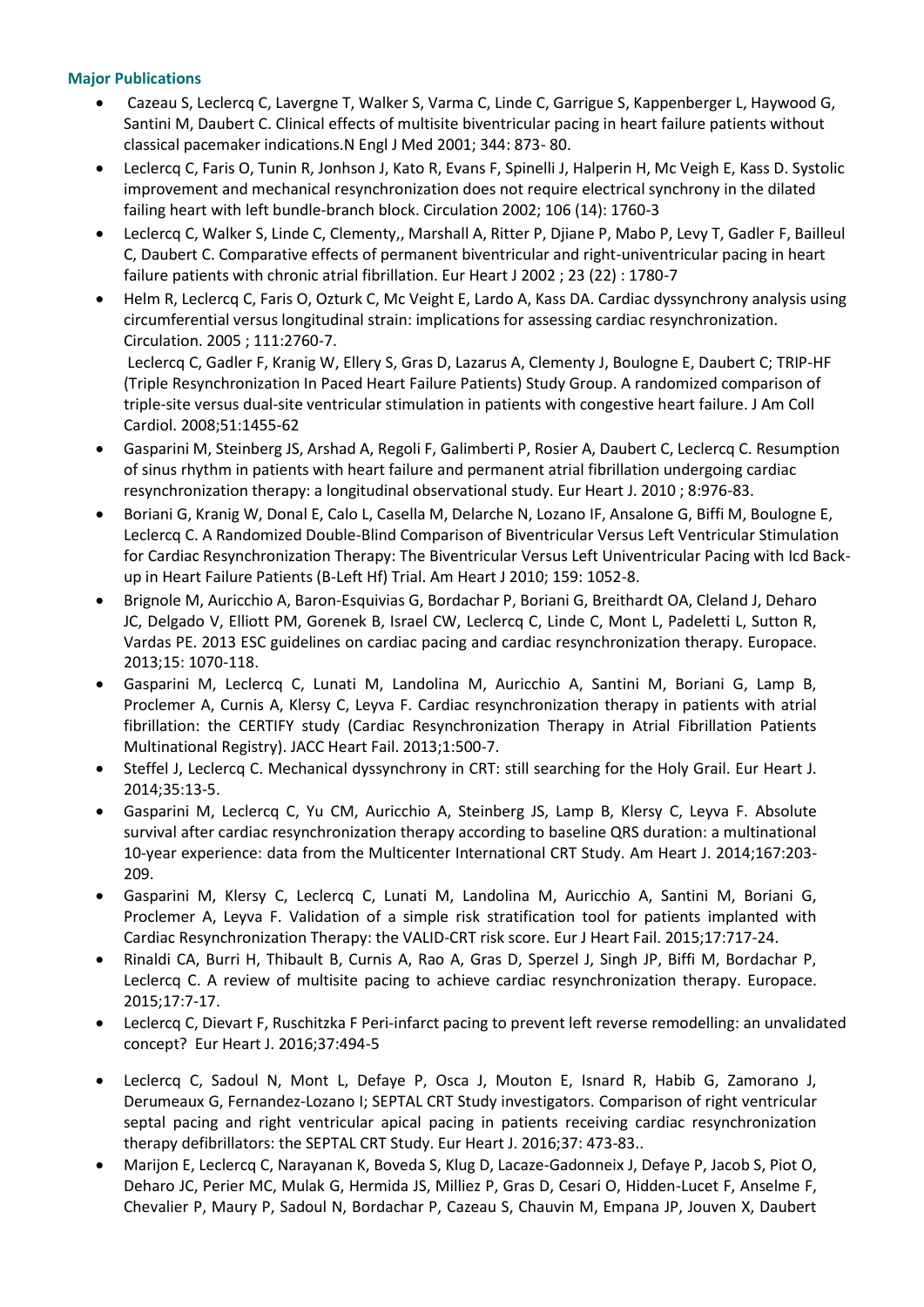JC, Le Heuzey JY; CeRtiTuDe Investigators. [Causes-of-death analysis of patients with cardiac](http://www.ncbi.nlm.nih.gov/pubmed/26330420)  [resynchronization therapy: an analysis of the CeRtiTuDe cohort study.](http://www.ncbi.nlm.nih.gov/pubmed/26330420) Eur Heart J. 2015 in press.

- Duncker D, Delnoy PP, Nägele H, Mansourati J, Mont L, Anselme F, Stengel P, Anselmi F, Oswald H, Leclercq C. [First clinical evaluation of an atrial haemodynamic sensor lead for automatic](http://www.ncbi.nlm.nih.gov/pubmed/25976907)  [optimization of cardiac resynchronization therapy.](http://www.ncbi.nlm.nih.gov/pubmed/25976907) Europace. 2015 in press
- Daubert C, Behar N, Martins RP, Mabo P, Leclercq C. [Avoiding non-responders to cardiac](https://www.ncbi.nlm.nih.gov/pubmed/27371720)  [resynchronization therapy: a practical guide.](https://www.ncbi.nlm.nih.gov/pubmed/27371720) Eur Heart J. 2017 14;38:1463-1472
- Bordachar P, Gras D, Clementy N, Defaye P, Mondoly P, Boveda S, Anselme F, Klug D, Piot O, Sadoul N, Babuty D, Leclercq C. [Clinical impact of an additional left ventricular lead in cardiac](https://www.ncbi.nlm.nih.gov/pubmed/29288035)  [resynchronization nonresponders: the V](https://www.ncbi.nlm.nih.gov/pubmed/29288035)<sup>3</sup> trial. Heart Rhythm. 2018; 15:870-87.
- Leclercq C, Galand V, Behar N, Martins R. [I had a dream….](https://www.ncbi.nlm.nih.gov/pubmed/29952058)Eur J Heart Fail. 2018 Oct;20(10):1482- 1484
- Leclercq C, Burri H, Curnis A, Delnoy PP, Rinaldi CA, Sperzel J, Lee K, Calò L, Vicentini A, Concha JF, Thibault B. [Cardiac resynchronization therapy non-responder to responder conversion rate in the](https://pubmed.ncbi.nlm.nih.gov/30859220/)  [more response to cardiac resynchronization therapy with MultiPoint Pacing \(MORE-CRT MPP\)](https://pubmed.ncbi.nlm.nih.gov/30859220/)  [study: results from Phase I. E](https://pubmed.ncbi.nlm.nih.gov/30859220/)ur Heart J. 2019 ;14;40:2979-2987
- Leclercq C, Galand V, Behar N, Martins R. [From innovation to guideline](https://pubmed.ncbi.nlm.nih.gov/31407843/) implementation: a long way. Eur J Heart Fail. 2019;21:1114-1116.
- Dagres N, Peek N, Leclercq C, Hindricks G. [The PROFID project.](https://pubmed.ncbi.nlm.nih.gov/32949462/) Eur Heart J. 2020 14;41:3781-3782
- Behar N, Galand V, Martins RP, Jacon P, Badenco N, Blangy H, Alonso C, Guy-Moyat B, El Bouazzaoui R, Lebon A, Giraudeau C, Marquie C, Leclercq C. [Subcutaneous Implantable Cardioverter-](https://pubmed.ncbi.nlm.nih.gov/32703570/)[Defibrillator Lead Extraction: First Multicenter](https://pubmed.ncbi.nlm.nih.gov/32703570/) French Experience. JACC Clin Electrophysiol. 2020;6 : 863-870
- Nielsen JC, Lin YJ, de Oliveira Figueiredo MJ, Sepehri Shamloo A, Alfie A, Boveda S, Dagres N, Di Toro D, Eckhardt LL, Ellenbogen K, Hardy C, Ikeda T, Jaswal A, Kaufman E, Krahn A, Kusano K, Kutyifa V, Lim HS, Lip GYH, Nava-Townsend S, Pak HN, Rodríguez Diez G, Sauer W, Saxena A, Svendsen JH, Vanegas D, Vaseghi M, Wilde A, Bunch TJ; ESC Scientific Document Group, Buxton AE, Calvimontes G, Chao TF, Eckardt L, Estner H, Gillis AM, Isa R, Kautzner J, Maury P, Moss JD, Nam GB, Olshansky B, Pava Molano LF, Pimentel M, Prabhu M, Tzou WS, Sommer P, Swampillai J, Vidal A, Deneke T, Hindricks G, Leclercq C. [European Heart Rhythm Association \(EHRA\)/Heart Rhythm Society](https://pubmed.ncbi.nlm.nih.gov/32538434/)  [\(HRS\)/Asia Pacific Heart Rhythm Society \(APHRS\)/Latin American Heart Rhythm Society \(LAHRS\)](https://pubmed.ncbi.nlm.nih.gov/32538434/)  [expert consensus on risk assessment in cardiac arrhythmias: use the right tool for the right](https://pubmed.ncbi.nlm.nih.gov/32538434/)  [outcome, in the right population. E](https://pubmed.ncbi.nlm.nih.gov/32538434/)uropace. 2020 1;22:1147-1148
- Mullens W, Auricchio A, Martens P, Witte K, Cowie MR, Delgado V, Dickstein K, Linde C, Vernooy K, Leyva F, Bauersachs J, Israel CW, Lund L, Donal E, Boriani G, Jaarsma T, Berruezo A, Traykov V, Yousef Z, Kalarus Z, Cosedis Nielsen J, Steffel J, Vardas P, Coats A, Seferovic P, Edvardsen T, Heidbuchel H, Ruschitzka F, Leclercq C. [Optimized Implementation of cardiac resynchronization](https://pubmed.ncbi.nlm.nih.gov/33544835/)  therapy - [a call for action for referral and optimization of care. E](https://pubmed.ncbi.nlm.nih.gov/33544835/)uropace. 2021 Feb 5:euab035. doi: 10.1093/europace/euab035

## **Major Research Interest**

- Cardiac Pacing
- Implantable cardioverter defibrillator
- Cardiac resynchronization therapy
- Heart Failure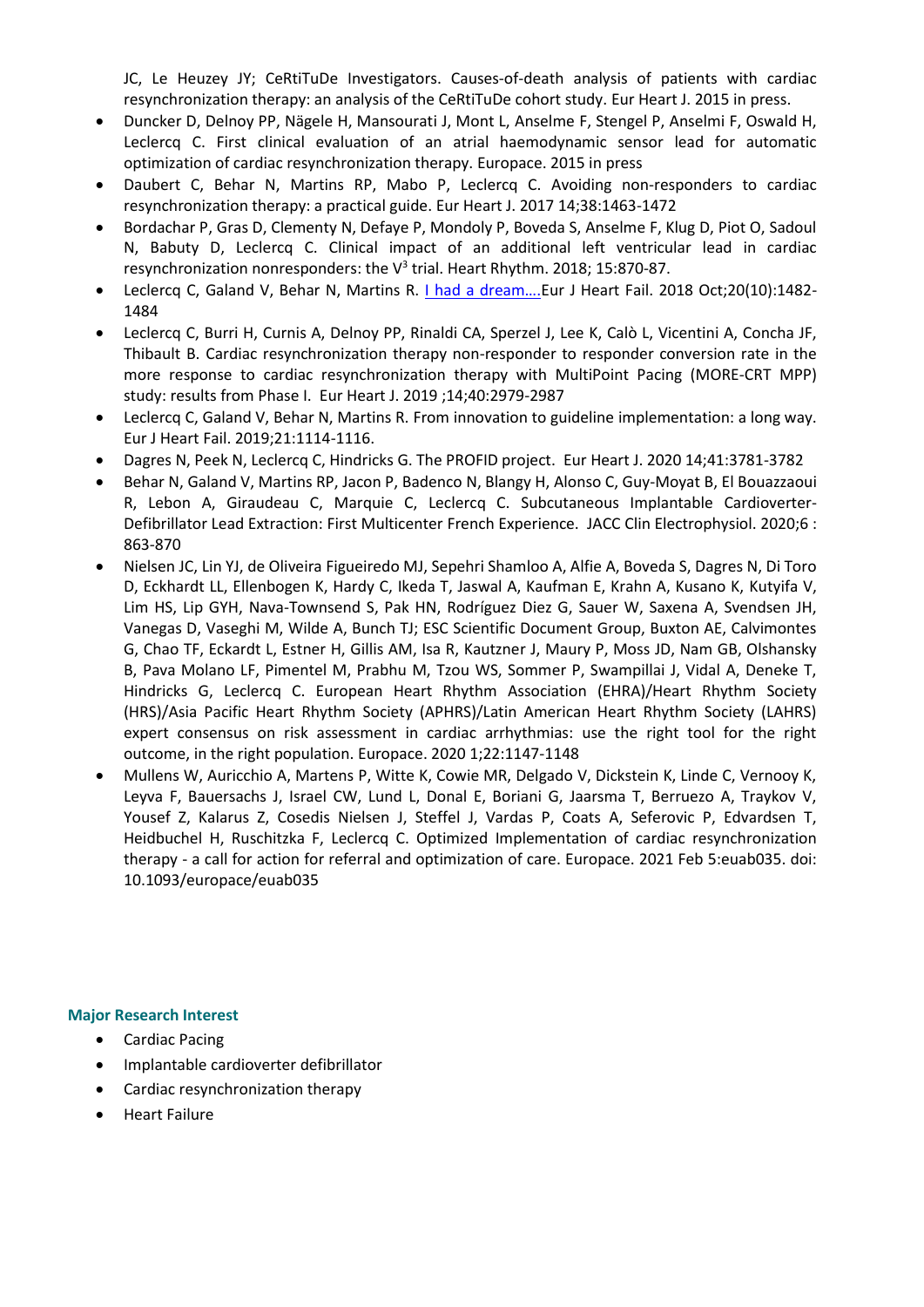#### **Personal Statement**

#### Dear Colleagues

I am very pleased and honored to apply for the ESC Vice-President position for the 2022-2024 term.

I am a clinical cardiologist with an important involvement in patients' care mainly in the field of arrhythmias. Besides my institutional investment as the Head of the Department of Cardiology in Rennes University Hospital and in the management of my hospital but also in the French Society of Cardiology and in the ESC, I still have a strong clinical activity (outpatients' clinic, wards, electrophysiological procedures and on call for patient emergencies). I also have a clinical research activity mainly in the topic of electrical devices. As a Professor of cardiology, I am involved in the Medical University of Rennes with lectures to students and fellows. In addition, I hold an important activity in CME for cardiologists. From my perspective it is very important to keep clinical and educational activities when you plan on being involved in the European Society of Cardiology to have a clear vision of colleagues and patients' aspirations.

I started my involvment in the ESC in 2010 in the Congress Program Committee as a participant in the arrhythmias section and then I took the lead of this section during 4 years. This initial experience was very exciting and it gave me the desire to be more involved in the ESC. I then participated in different activities within the ESC (Guidelines committee, GSA, nominating committee and member of the board as councilor and then as EHRA President during this term…).

At the same time, I started my commitments in the European Heart Rhythm Association first as Secretary, then as Congress Program Committee Chair, International Affairs Coordinator then President-Elect and now EHRA President.

Having held these different positions I think I have a good understanding of our scientific society and I want to dedicate time and energy for the ESC at a high level. Importantly, during my ESC experience I met many dedicated volunteers and wonderful ESC staff. This great human experience has convinced me to pursue my involvement for the ESC.

The ESC is a major scientific society with an impressive offer for the cardiologists in term of research, education, journals and congresses. The ESC family with around 30 000 active members from around the world can have access to all these resources and thus to improve their knowledge in the field of cardio-vascular diseases.

Why am I applying for the Vice-President Position?

I want to actively participate in the ESC's evolution during the next years on different topics:

Advocacy is for me a key point. Even if the cardio-vascular diseases are the first cause of death in the world, the knowledge of the public and stakeholders about cardio-vascular diseases is still weak as compared to cancers for instance. **At the level of the ESC with the European Heart agency and in collaboration with the National Cardiac Societies** we have the opportunity to influence the priorities of health providers, research regulators and funding agencies. We need to disseminate the best way of managing the cardiovascular diseases in terms of prevention but also diagnosis and treatments as well as research.